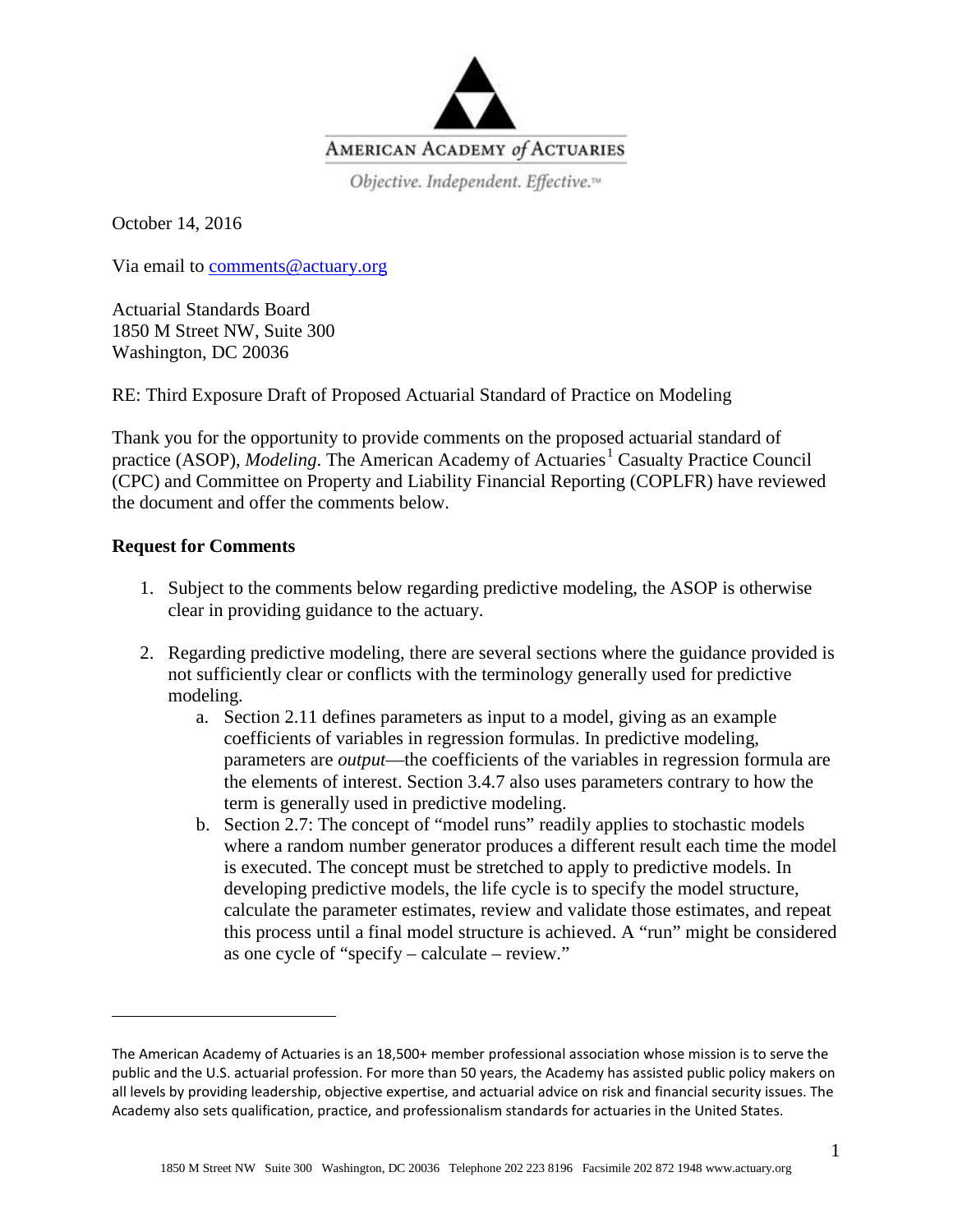- c. Section 3.4.1: While mentioning "granularity" and "relationships recognized" might be interpreted as a caution regarding overfitting, consider specifically mentioning overfitting, as it is a primary concern in developing a predictive model that meets its intended purpose.
- d. Section 3.5.1.c: Consider adding additional considerations as examples of items specific to predictive modeling, such as variable selection and how it relates to preventing overfitting of the model.
- 3. The definition of "model" includes a three-step life cycle. It appears that a simple model would only require phase 1 (specification), and phases 2 and 3 (implementation and production) could be omitted in the actuary's judgment. If this is consistent with the intention, specifically stating so would be helpful to clarify the definition. For example, a model to derive an estimate of a severity trend could be specified as a method (e.g., linear regression) and data (e.g., claims severity from a specific period of time.) There is no implementation phase as currently defined (i.e., no executable is necessary, only a straightforward calculation) and there is no model run produced (simply the results of a calculation.)
- 4. Models are sometimes used generically in a company as part of other work products. For example, rate filings may include profit loads whereby many in the company use the model or model output in their pricing, but the responsibility for that profit load model resides in a specialized area in that company. Each actuary using that model relies on others for validating, maintaining, and updating that model, and are not expected to maintain, test, or validate such a model. They are also not called upon to defend the contribution of that model to the filed price, as that is done by the specialized area. (A similar issue can exist for catastrophe loads in rate filings.)

The ASOP anticipates an actuary relying on others as part of a modeling team, but not as part of a different type of team (a non-modeling team) that relies on a modeling unit as part of the team. Section 3.2 would require each member of the non-modeling team to evaluate the work of the modeling unit of the team. This is burdensome, especially given the number of actuaries in a company who may evaluate the non-profit load piece of a rate filing versus the number involved in that specific modeling endeavor. Each actuary doing a rate filing that relies on a profit model (or a catastrophe model) should not be required to evaluate the major sensitivities and dependencies within that model. Rather, they should be allowed to state reliance on others for that contribution to their work product (e.g., rate filing).

A similar issue exists with regard to NAIC loss reserve opinions for appointed actuaries. In that case an actuary can qualify the opinion as covering only a portion of the overall reserve, with the filed opinion sometimes also including a separate opinion from another actuary for the other part of the reserve (e.g., for P&C companies with material health insurance reserves).

5. There are several definitions that differ between the two proposed ASOPs; e.g., those for "assumptions," "data" and "intended purpose" in the *Modeling* draft as compared with